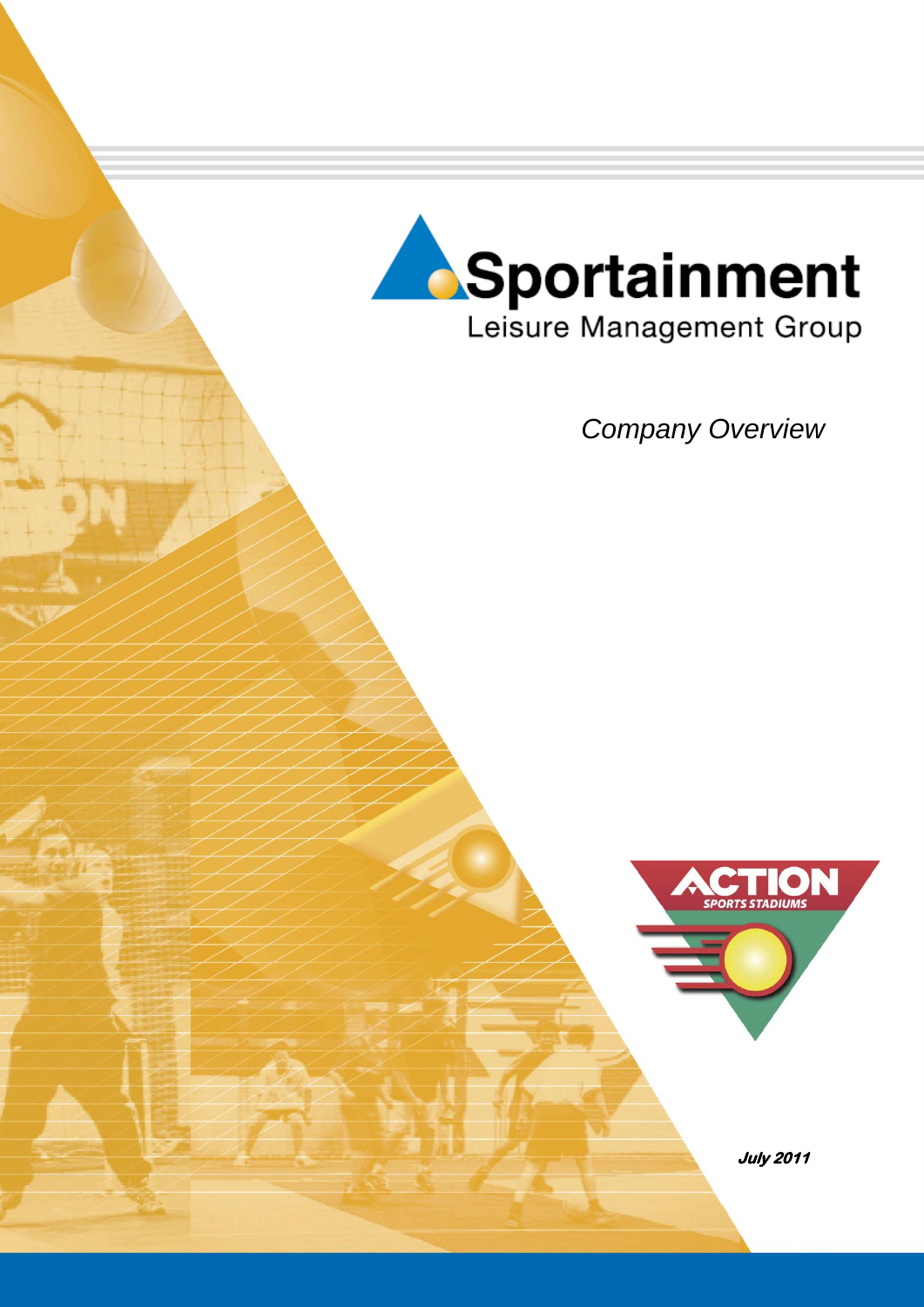# **Sportainment**

## The Leisure & Management Specialists

With over 25 years experience and expertise as the premier provider of indoor sports and team-based management services in Australia, New Zealand, Japan and via affiliates in South Africa and UK, *Sportainment* is the ideal partner for developers, operators and investors who are seeking to create successful multi-sport arenas.



Our *Action Sports Stadiums* brand and business model is synonymous with market leadership and we are now seeking partners in emerging markets to take our exciting and proven concept to *"new playing fields",* creating a strong global brand.

We are an integrated active leisure company that provides construction, architectural design, business software and operational expertise for unique multi-sports stadiums.

We have a suite of licensed products and offerings that provide healthy, fun and sociallyorientated games, all year round, catering for all age groups – from active young adults, school children and diverse groups, to active seniors. *Action Sports* is not just sport … its entertainment. You could say ..... *Sportainment.*



*Multiple Sports … Multiple Fun – for all ages*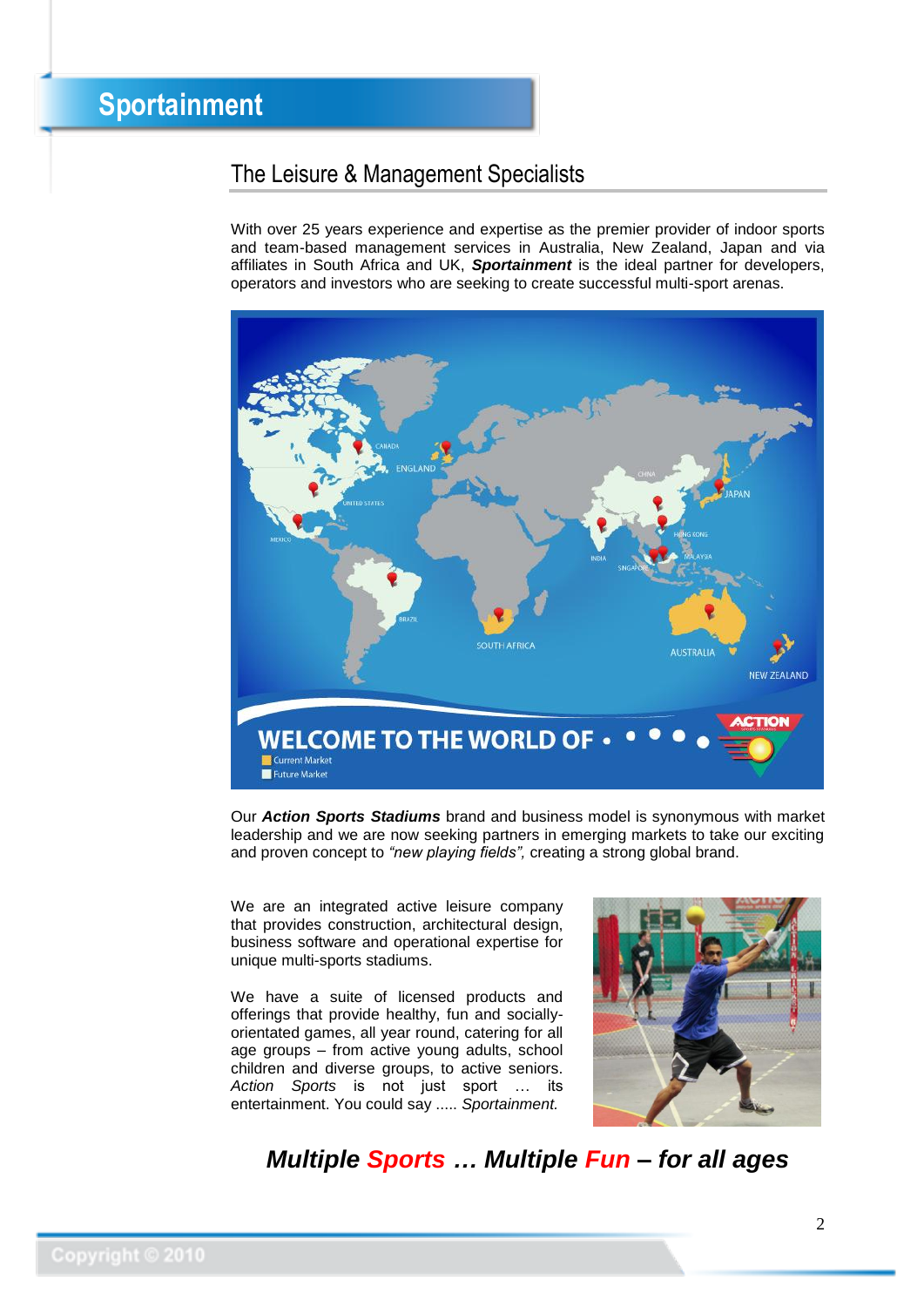## **John Kilgour, Director, Chief Executive Officer**

As a Senior Executive and a career spanning over 32 years with BP plc, John has established an enviable track record delivering major investment projects in the Oil & Gas, Retail, Petrol & Convenience sectors throughout Australia, New Zealand & South East Asia.

John is also CEO of Stonehenge Property and Consultation services, operating out of South Melbourne, Australia.

## **Brett Clark, Director, Operations Manager**

Brett has assisted numerous licensees with staff training and development in the establishment of their Action Sports facility and assisted in the development of Sportskeep stadium management and Datascore software systems.

Brett is the Licensee of the Action Sports brand in Victoria and Tasmania and owns/operates Action Indoor Sports Stadiums at Tullamarine (Melbourne) and Eastern Shore (Tasmania). Brett handles all the stadium operations within Sportainment and assists licensees in the training of key staff members.

## **Andrew Vernes, Director, Commercial/Finance Mgr**

With over 23 years with the BP Group of companies in Australia, Singapore, Vietnam, South West Pacific Islands (Fiji) and Papua New Guinea, Andrew has extensive strategic, business development, commercial and finance experience in large complex corporate environments, as well as hands on leadership skills.

Underpinned by his CPA (Certified Practicing Accountant) qualifications, Andrew is well placed to assist in the appraisal, evaluation and delivery of this strategic business opportunity.

## **Mark Davis, Director, Business Development Mgr**

Mark has been involved in the sports and leisure market for over 20 years through the creation of Clubtek International Pty Ltd.

Having overseen Action Sports' entry, growth and ultimate success in the tough Japanese market, Mark has the extensive experience and business acumen to greatly assist partners in local, Asian and International markets.

As well as being involved with Sportainment, Mark is the Founding Managing Director of Australian property design and construction company, Stonehenge.







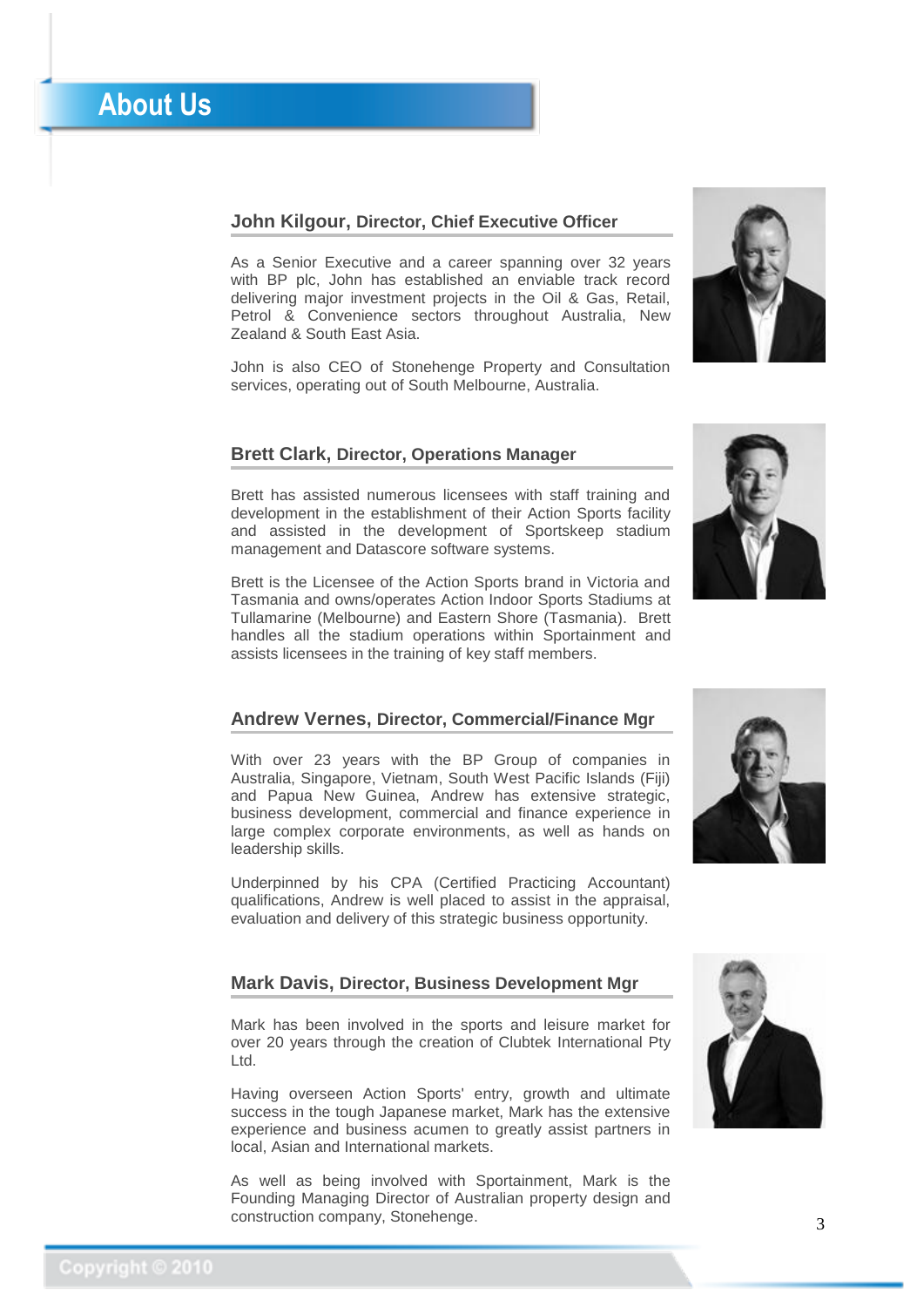At *Sportainment*, we provide a complete leisure business system and operating model tailored for your local market, which creates a unique business opportunity. Our total package features everything you need:

#### **Facility Infrastructure:**

The creation of indoor and outdoor stadium designs, multi-court action cells, cafés, bars and function rooms, as well as installation of playing surfaces that contributes to efficient use of available space.

#### **Games:**

The provision of modified rules that create new games such as Action Cricket, Action Football or Soccer, Action Netball, Action Volleyball, Action Tennis, Action Basketball, Beach Volleyball and Beach Soccer at a variety of graded levels. Our Birthday Parties are also incredibly popular with children of all ages.

### **Marketing support:**

A complete corporate image and identity program comprising stadium signage, branding, brochures, TV commercials, other support programs and uniforms. All of this works together to present a professional image, which has the potential to achieve the very highest levels of brand awareness, recognition and customer loyalty in your local market.

#### **Software Systems:**

Our *Sportskeep* computer software system, not only tracks player/team registrations, but has the capability to include fixtures, results and generation of reports. Additionally, it also acts as a central repository for important documentation and staff training resources.

A key benefit of *Sportskeep* is that players can access their team's scores, playing schedules and competition ladder rankings via the internet. Our revolutionary new scoreboard system, *Datascore*, provides individual player statistics at the end of each game. But it does *far more* than this – it takes the action to the next level through a stunning LCD display that delights players and spectators alike.

#### **Training & Consultation:**

A comprehensive range of operation and training modules has been developed to ensure optimum knowledge transfer – from "hands on" management training and advice to on-line support. We provide all the necessary assistance and support you need to make everything happen.











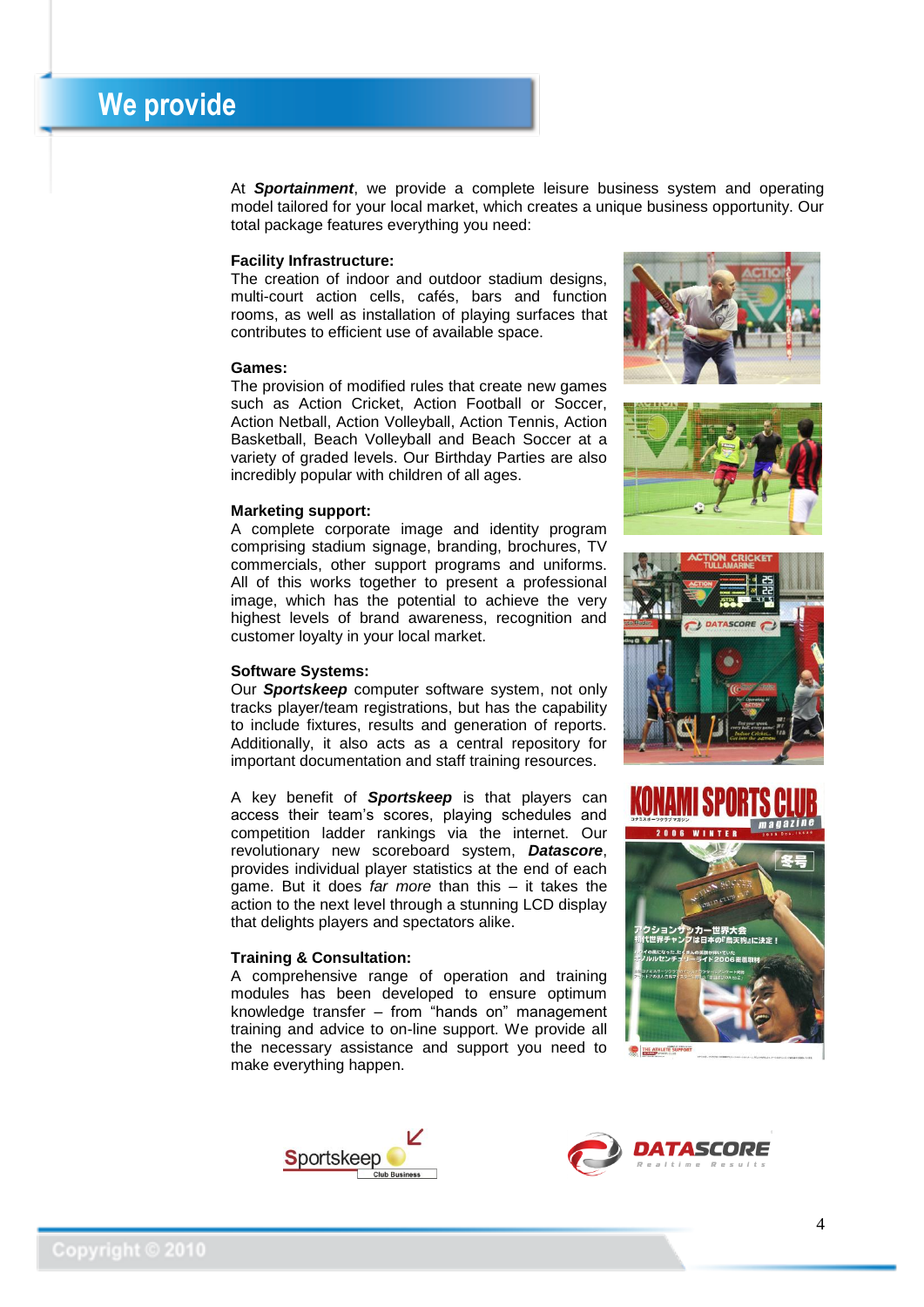Securing an *Action Sports Stadium* or *Action Street Arena* licence creates the opportunity to go into business for yourself …. but you're never on your own; because you can be assured we will be with you every step of the way!

*Sportainment* will provide all the necessary support you need to get started, including:

- License agreements to use all trademarks, IP and property rights under *Action Sports Stadiums or Action Street Arena models*.
- Architectural Design & consultation services
- "Start Up" Project Management
- IT Systems & Software
- Marketing, Operational & Training support





 In-country / market visits and consultative business advice

In return, as our licensed business partner, we expect you to secure and fund developments, including fit out and operation of *Action Sports Stadiums*.

A single four court (4 x action cell) facility can accommodate more than 400 games per week, which translates to a successful and profitable business model for operators in all our current markets.

Our exciting new *Action Street Arena* product literally takes the "sporting action to the streets". Our transportable *Action Street Arena* courts transform an open space or streetscape, into a dynamic sports and activity arena in just a matter of minutes.

So, if you have a passion for business, with the appropriate in-country experience in the hospitality, sport, entertainment and leisure industries … this could be the ideal business partnership you have been looking for.



*Multiple Sports … Multiple Fun – for all ages*